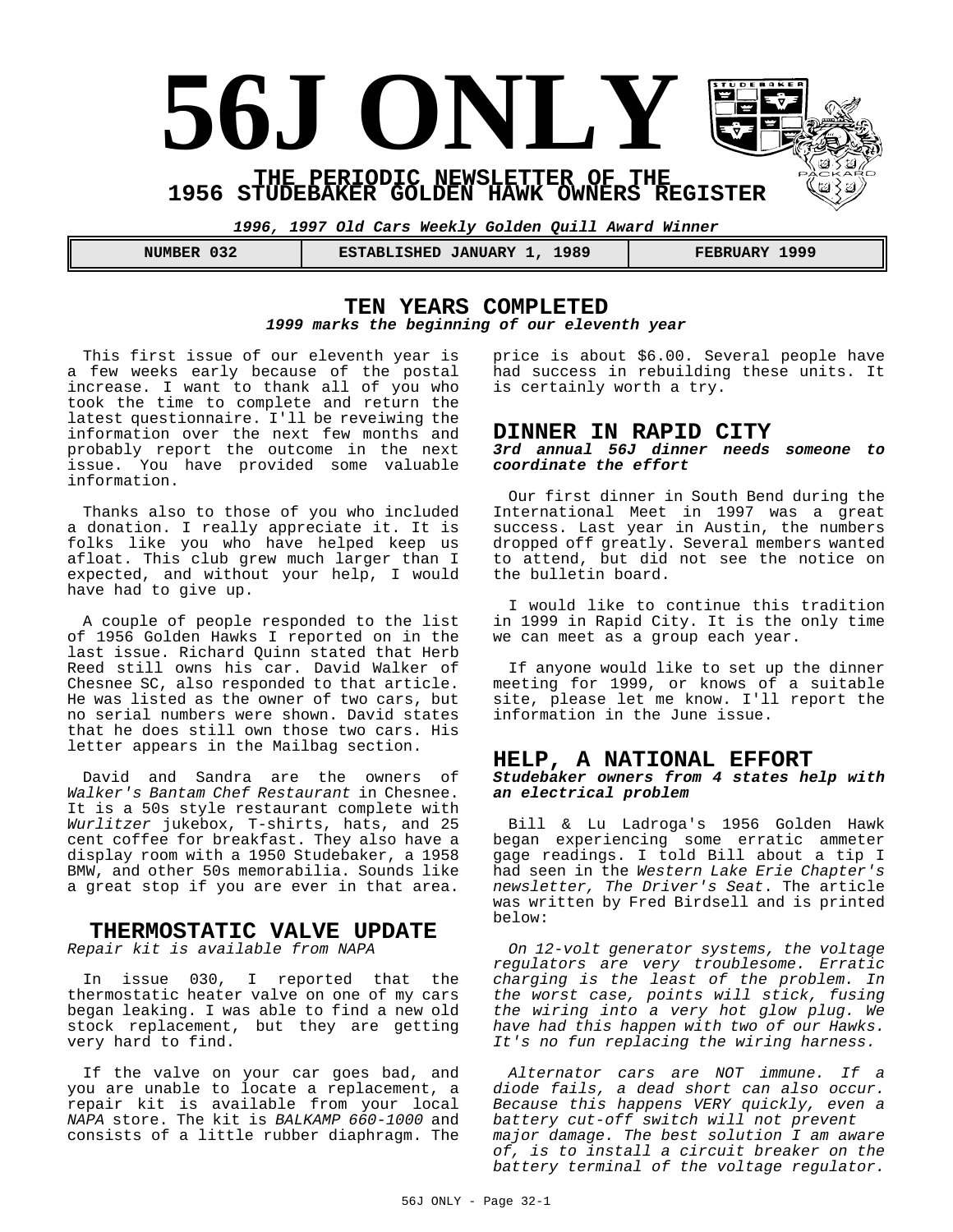Ask NAPA for an Ecklin circuit breaker #CB 6379 (50 amp). The breaker will have two posts. Bolt one to the BATTERY post of the regulator, the other to the wire to that post.

A second solution (less likely to cause a point deduction during show judging) is to install a fusible link in the wire connecting the starter solenoid to the ammeter (see your shop manual). The fusible link wire needs to be 4 gauges smaller than the ammeter wire.

Bill sent me the following letter about a week later:

Frank, I bought the NAPA CB 6379 circuit breaker as you recommended. I wasn't sure how to wire it so I contacted a member on the Studebaker Drivers Club E-mail listing as provided by Leigh Morris at Leigh's recommendation. He was Bob Kabchef, of Visalia, CA - studebob@mindspring.com. He's a member of San Joaquin Valley Chapter and is the retired editor of the San Joaquin Chapter newsletter. Bob is happy to answer technical questions for Studebaker owners.

#### **Here's what I originally e-mailed him:**

Someone recently told me about some extra wiring protection that I can use for my 1956 Studebaker Golden Hawk with an AutoLite electrical system and Packard 352 cu in engine. It seems that a NAPA CB 6379 fifty amp circuit breaker can be wired into the generator-regulator circuit to protect the charging system from electrical fire or overload damage should something short out (e.g., points sticking in the regulator.)

How should the circuit breaker be wired in? The breaker is a small rectangular can, with two threaded studs coming out of it. One stud is marked "BAT" and the other "AUX. " On which regulator terminal should the breaker be installed, on the armature or field connection? Which terminal on the circuit breaker goes towards the regulator?

#### **Bob's answer follows:**

#### $B<sub>i</sub>11$ .

Take the wire off the "BAT" terminal of the regulator and attach it to the "AUX" terminal of the circuit breaker. Then make a new wire (of adequate gage, of course) to go between the "BAT" terminal of the circuit breaker and the "BAT" terminal of the regulator. That should do it!

Bill finished by stating that on the correct voltage regulator for the 56J, it's the terminal by itself towards the outside. Bill Ladroga, E-mail: ladroga@juno.com

This type of situation is the exact reason I started this club. It is nice to know that our members can work in concert with *Studebaker Drivers Club* members to help solve problems with our cars. Thanks to Fred Birdsell, Leigh Morris, and Bob Kabchef for completing the loop. Thanks to Bill for following up and reporting the outcome to me.

#### **HORN WIRE & POWER STEERING** By Gary Capwell

REPAIRING THE HORN WIRE IN YOUR POWER STEERING EQUIPPED 56J CAN BE A REAL EXERCISE IN FUTILITY!...But here are a few things that are not in the Studebaker shop manual that you should take note of before attempting a repair.

1.) Remove your Ultramatic's shift selector indicator, it'll get broken if you don't!

2.) Remove your front seat bottom cushion after removing the steering wheel, grease stains are hard to get out!

3.) Plan on removing the entire steering shaft and column!

4.) Try to have a helper handy, especially when reassembling - to keep the column straight.

5.) Don't forget to reinstall the column to dash shims.

The most important aspect of this repair is to ensure that the column is straight, any angle causes the horn to short when the wheel is rotated, even if the wire is fine! Also, before tightening the clamp on the column cover (at gearbox) be sure that the brass brush contact is in the center of the hole! You can remove the steering shaft from the column cover without any trouble, but remember to set the cover down with the duffy plate hanging off the end of a table to keep from damaging it! These are things I learned the first, frustrating, time I tried to repair my horn wire! After learning these things, the second try (six months later) went quite smoothly and actually accomplished the repair! And no all those wires aren't the biggest hassle.

**ULTRAMATIC PROBLEMS** - before jumping to the conclusion that the trans is in need of serious work, make sure the engine idle speed is set correctly.

#### **HAPPY BIRTHDAY, KEVIN** By Kevin Carr

56J ONLY is the official publication of the 1956 Studebaker<br>Golden Hawk Owners Register (56JOR) and is distributed free<br>to members. The information contained in this newsletter is<br>true and complete to our best knowledge. A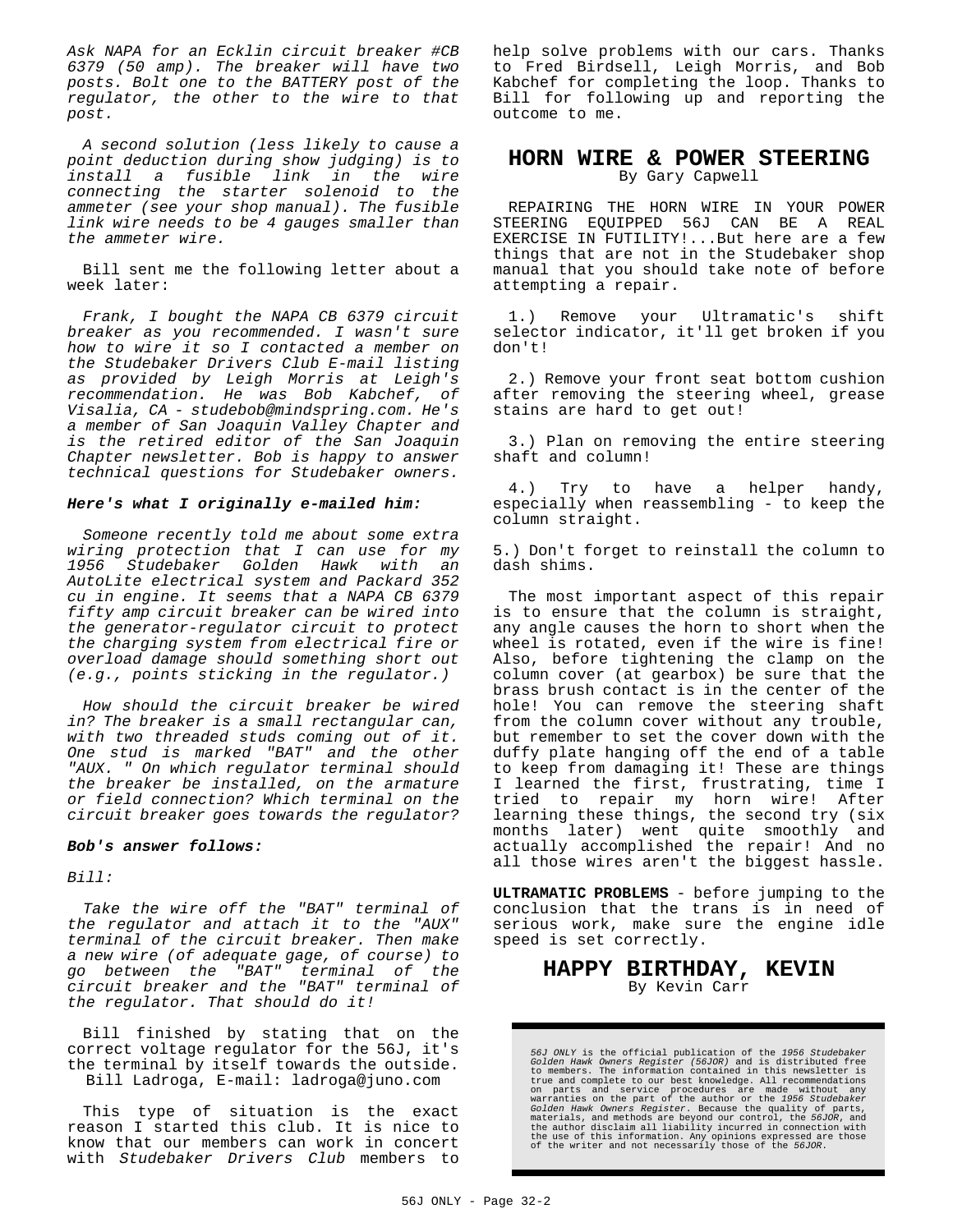Frank, It was nice of you to drop by a couple weeks back. Just sitting and talking to another 56J owner keeps my motivation up to meeting my October deadline. I told you I would write about the progress I have made and the steps I went through to get where you saw it two weeks ago.

Debi and I purchased the car from Carl and Donna Kummer (as you know). It had been in Carl's family since it was new. Originally it was purchased by his brother, who four days after he bought the car, was hit by a truck totaling the car. Fortunately his brother and sister in-law were all right, but unfortunately the car had to be rebuilt from the ground up. The high impact collision was a true testament to the safety of the car, especially since there were no seat belts.

The story goes that Studebaker towed the car into a garage, stuck another 56J frame next to it, and they took off what was good on the original and stuck it on the new frame, and replaced what was bad. After that experience Carl's brother had a few more accidents (I counted 4 after I removed the paint and bondo) to which his wife refused to ride in the car ever again. Carl's brother must have felt the car was a little unlucky also, so he agreed to give the car to his father. His father drove the car for a number of years, until it was eventually passed down to Carl.

By this time the car apparently was in poor condition, so Carl completely restored the car, including adding new front fenders and rocker panels (I noticed they were replacements when I pulled them off). He also had the engine completely rebuilt. The original color of the car was Airforce Blue and Snowcap White. Carl and Donna liked the Gold and White combination so they had the car painted in those colors. The interior was covered with gold and black vinyl and cloth. Fortunately they did not remove the old interior first; they just covered over it.

When we adopted the car 2.5 decades had passed since the last restoration, and the car had not been seriously driven in 14 years. Carl and Donna, who are avid and perennial travelers being gone for at least 6 to 8 months out of the year, did not have the time to drive the car. Though they both have great affection for the car, they realized that they could not care for the car like it needed to be. A heartbreaking decision was made and they decided they would sell the car.

Seven years previously I had purchased a 1955 Packard Custom Clipper that was in reasonably good shape. The body had some surface rust and a few small holes, the interior had been under plastic for the past thirty years, so it was immaculate, and the motor ran good after I tuned on it.

This was my first serious restoration and ownership of a classic. I began restoring the car, as I could afford it, but two and a half years passed and I was not getting very far. We needed the money so I sold the car. It was heart breaking for Debi and I, and some friends of ours who were enthusiastically looking on.

I decided then that I would hold off on restoring cars till I had more money and a garage. I have looked at many cars that I thought I would like to restore, but it seemed like I either didn't have time or I did not have the money at the time to purchase the car. Five years passed, we moved into a house that had a two car garage, but restoring a car did not seem like something I could do or afford. Debi knew that I longed to get back to restoration, but she did not say anything until January 30, 1998. The day before my birthday.

Debi, while driving through our neighborhood stopped at a yard sale. At the yard sale there was a classic car for sale. It was the 56J. Debi asked, and Carl told her it was a 56 Studebaker Golden Hawk. She thought it was a really cool car. That evening when I got home from work, after we ate dinner she asked me what a Studebaker Golden Hawk was. I said it was a 2 door coupe made in the mid fifties. She told me that she found one at a garage sale, and that I should go look at it. I absolutely said "no." I don't want to see it, and I don't want to know anymore. I did not want to get my hopes up, and then be crushed again. Pretty big emotions for an automobile, I guess I am a fanatic. Debi said nothing further that night.

The next day, Saturday January 31, 1998 my birthday, I did some work in the yard in the morning, put brakes on one of our cars during mid-afternoon, and then I settled down in front of a postseason basketball game with a cool drink in my hand. Debi walked up to me and pulled on my arm and said, "Let's go look at the car." I told Debi, "no, you know we can't afford it right now no matter how much he wants." She insisted and eventually won.

We drove the two blocks over to see the car. The moment I saw the 56J, I fell in love with it, as I knew I would, but a sickening feeling inside me resided because I knew I couldn't afford it. It would take a miracle from God in order for me to buy that car and I knew it was wrong to feel that way about material things. I met Donna Kummer there, the car's mother, she was very nice and very knowledgeable. I had told her that I had spent much of my youth restoring old cars with my father, and of my experience with my Packard. I looked the car over and saw great potential for restoring the car back to its original condition. It was very cool, it had a dual quad setup with dual exhaust jetting out of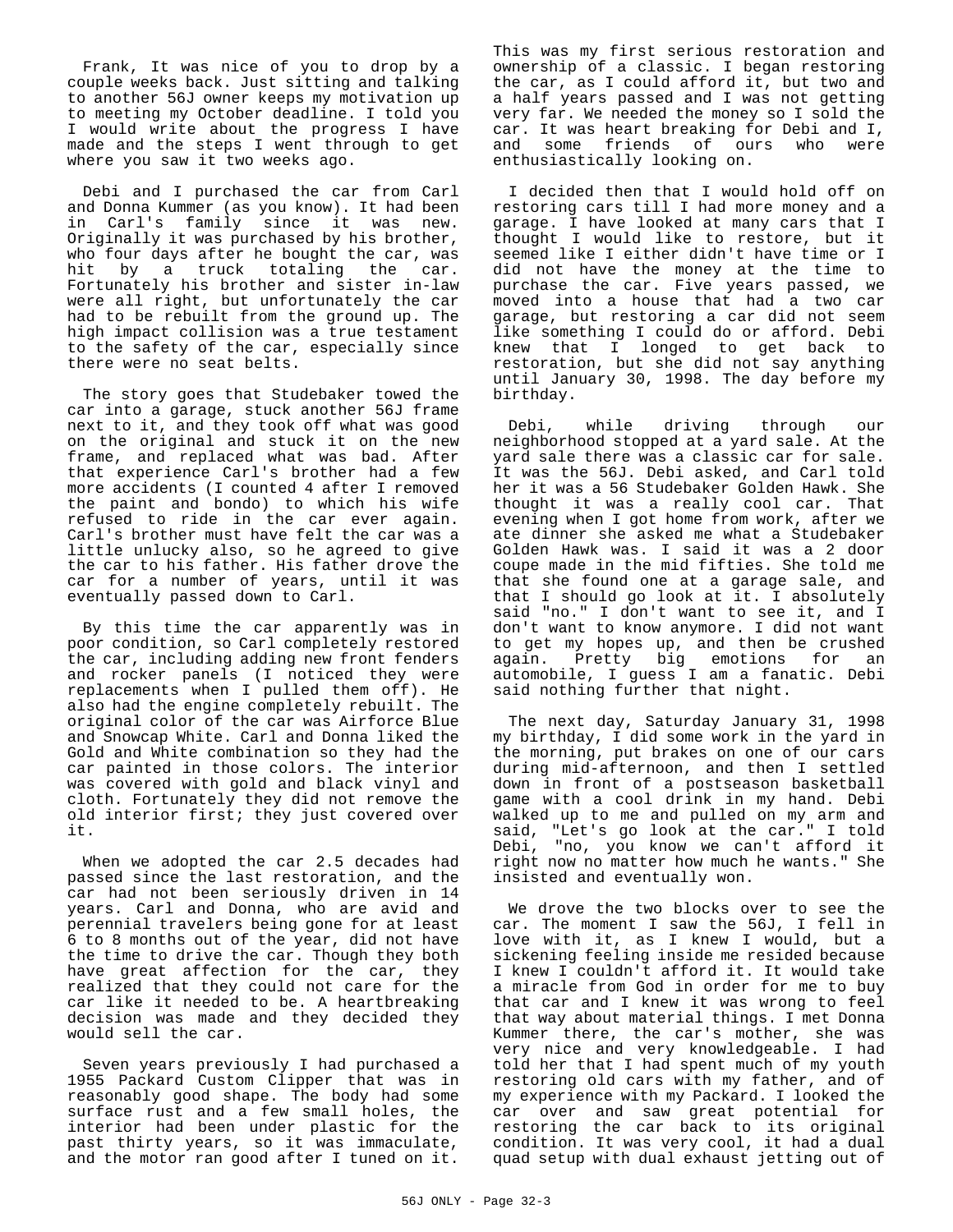the rear. An aircraft like dashboard, with a manual three on the tree shift. It was a sleek and low slung classy cruiser, with those oddities and flares that Studebaker was known for. Plus it had an engine in it I was very familiar with. The same engine that was in my Packard.

We were waiting for Carl to get back from the hardware store, but after about thirty minutes, he still had not shown up. I asked Donna if she thought Carl would allow me to make payments. She was not sure. We waited a little longer but Carl still had not shown. I told her I would talk to them later about it. As Debi and I returned to our car, a young (mid-twenties) man wearing a mechanics uniform, pulled up in a nice car. I said to Debi, that's it the car is gone, that kid is going to see those dual quads and dual exhaust and he is going to chop the roof, strip off the chrome and make a hot-rod out of it. I was depressed, what a way to end a birthday.

I told Debi that night not to show me anymore cars because I fall in love with them too easy. The next day, after we got back from church, Debi went to buy the Sunday paper. She had been gone about an hour, I figured she was having a tough time finding the paper, when the phone rang. She said she was down on 'Middleton' (where the 56J was) and that there was something wrong with our car. She asked me if I could walk down, with the kids, and look at the car to see what was wrong. I figured that she had overheated the Chevy, got a flat tire, or ran the battery down. As I was walking the last block towards our car and Debi, she walked up to me and said, "I don't know what happened". Now I knew she had done something to our Chevy. I approached our car, which was at the end of Carl and Donna's driveway, when I looked over to my right at the Studebaker. On top of the Studebaker was a giant red ribbon, and in back of the window was a big sign saying 'Happy Birthday Kevin'. I nearly fell over.

All of a sudden Carl, Donna and some friends of theirs began to sing Happy Birthday. I was told that my eyes lit up like the headlights of '63 Caddy. I was truly surprised. After they pulled me down out of the clouds, Carl told me that Debi had stopped by and negotiated a payment plan with him. Carl was glad I was getting the car because Debi had emphasized to him that if I had the car I would restore it back to the original. Not only that, since I live only two blocks away, Carl has been able to come over and watch the progress from time to time. The next day, the young kid who stopped and looked at the car after me, called and asked to buy the car. Carl answered him with, "sorry it's already sold." Yeah it is, TO ME!



Letters are always welcome. If you need help or can offer advice, share it with the membership.



(Edited as required.)

#### **DAVE FREEBERG PAPILLION NEBRASKA** September 24, 1998

I certainly look forward to the 56J ONLY newsletter. It is a wealth of information, especially during the restoration process of our 1956 Golden Hawk. Thank you for all your effort.

Enclosed is my check to help defray the cost of publication and some pictures of our Hawk. They were taken in the early spring after the restoration had just been completed.

Recently, at our North Central area meet, I had the pleasure of talking with another 56J member. It's really fun to compare notes on the restoration process with others who have been through it.

I do have one tech question: I have a 2X4 barrel manifold set up for the Hawk. I am presently running a single four set up with a 600 CFM Carter AFB. It is a brand new carb. I would like to use the carter AFB's on the two four barrel manifold. My engine rebuilder says he is afraid it is too much carburetion for the 352 engine. Is it? And if so, what kind of carbs should I put on it? All the members of our Husker Chapter think it would look really neat on the engine. I do too, however I don't want to ruin my engine with too much carburetion.

#### **DAVID WALKER CHESNEE SOUTH CAROLINA** OCTOBER 10, 1998

The two cars you mentioned in the December 1973 Turning Wheels article on Golden Hawks are the same Hawks I still own. I bought serial 6030179 in 1970. It is light and dark green. Car #2, serial 6030343, white/green is mostly a parts car.

I have two others, 6032746 is a chassis only and 6031574 I bought in 1975. It was a roll over, and I paid \$65.00 for it. It has a good 352 with OD and TT. What a deal.

#### **YVON BEAUDRY ST-PAUL D'ABBOTSFORD QUEBEC** October 12, 1998

I need information on the Packard engine and transmission. I want to restore my Golden Hawk and I need both items. I found a 1955 Packard in a salvage yard. I don't know how to tell if it is a 332 (?) or 352.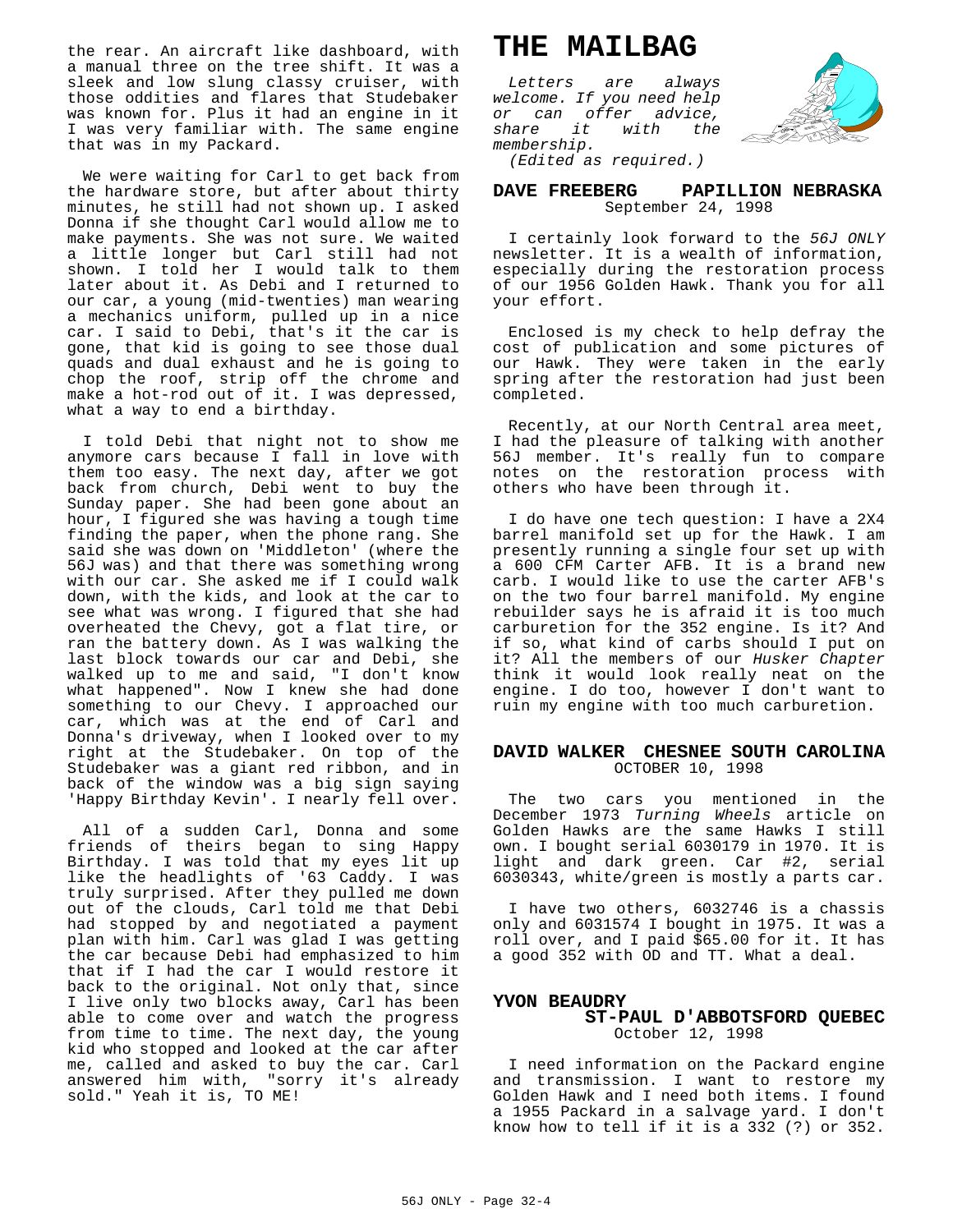Do you think the automatic transmission will fit? I need many small parts, linkage for shifter, gas pedal, drive shaft, center bearing, cross member among other things.

I purchased this car in 1968. It was all original at that time, but I was young and I broke the motor. Since then, I put in 2 Buick engines, 2 Chevrolet, 327, 350 and one 427. After that I kept the car in storage where it has been for 13 years now.

Do you think it is possible to find the parts to restore a car like this? The body is very solid and the car has never seen the bad weather. I am the second owner.

#### **DOUG & PAM JACKMAN MUSCATINE IOWA** October 5, 1998

Enclosed, along with a check to help with postage, are copies of the "Car Interior Questionnaire". Thanks for answering my question about the correct lower side trim panel color for our car. I've also sent along a couple of pictures of our newly resurrected Golden Hawk - not good shots but they're the first out of the camera.

6030398 is back on the road again, and running superbly. The only problem that has developed was a blown-out left front exhaust manifold gasket. The set that I had used when I rebuilt the engine was NOS, which meant shim steel head and intake gaskets. The exhaust gaskets were metal impregnated composite material, similar to countless others I've seen on other makes. So I was surprised when the gasket failed. I've now replaced it (boy is that a job with power steering!) with the "pressed paper" type found in replacement gasket sets, and hope it will last, but I have my doubts, as Joe Hall mentioned in his most recent letter. My head and intake gaskets are still steel shim, and I do not expect trouble with them. By the way, it is difficult if not impossible to use the replacement "paper" intake gaskets with the steel shim head gaskets. The thinner steel head gaskets set the head lower onto the block, preventing intake manifold bolt hole alignment if the "paper" intake gaskets are used. At least that was my experience. At last knowledge, Newman & Altman still had the NOS steel head gaskets (PN 440469), but that was all.

I was intrigued to see Joe Hall also mentioning the Chrysler 318 valve lifter issue. I originally assembled my engine using TRW VL-13 lifters, which supposedly are for the early (1967) 318 engine. However, they did not quite allow some of the valves to close, leading me now to wonder if all the lifters were indeed the early type. If I had known then what I know now (thanks to Joe and Ed Means), l would have paid more attention. By the way, corresponding Perfect Circle part numbers are 213-1662 for the early (1967) 318, and 213-1679 for the later (1968 - 1988) engines. At any rate, it looks like this winter I'd better delve into things and make sure I've got the correct lifters in place.

Concerning tachometers, ours worked initially but then quit. Since then, it's worked sporadically. I'll hear a gear grinding noise coming from inside the tach, and then the tach will stop working. I'm sure it's a mechanical problem, and not electrical, as the generating side (sending unit and harness) is new. Anybody have any experience taking one apart? (or more importantly, putting it back together.)

#### **GEOFF FORS MONTEREY CALIFORNIA** October 8, 1998

Enclosed is the interior questionnaire. I have a few comments about some items in issue # 31:

Claes Antonsson's problem with his tach would appear to be just a need for lubrication of the selsyn-motor bearings in the rear end of the instrument, as outlined in my letter on tach service in one of the early issues of 56J ONLY, or my article in Turning Wheels on the same subject. Even in an NOS instrument, the petroleum base in the original oil will have evaporated by now, leaving a residue behind with the consistency of peanut butter. The jury still seems out on what is the best oil to use. What is needed is a very light viscosity, preferably non petroleum based, lubricating oil. Some of the new teflon and silicone based oils should work fine. I would not recommend using WD-40 or other spray lubricants, which do not seem to last long in motor lubricating service.

I have seen one of the cars from the December '73 article, the 56J owned at that time by Tommy Giblisco. I believe he lived in the Los Angeles area; the car was displayed at the 1978 La Palma Park (Los Angeles) SDC zone meet and I have 35mm slide photos of it. That car was green and white, almost identical to my car, except that there were some minor (and I suspect non-original) changes to the interior colors. The car was restored to a fairly high standard so I am sure it is still around somewhere. The mylar on the interior door panels was a silver color, whereas mine was gold, however Mr. Giblisco said he had obtained the silver mylar material from the Pep Boys auto parts chain which evidently sold interior trim parts at the time. He said the original had been too badly deteriorated to determine its actual color. As I remember, Mr. Giblisco was in a wheelchair at the time as he had been involved in an evidently serious traffic accident while driving his Avanti. His son had brought him and the car to the meet. The only part missing on his 56J was one back-up lamp glass lens, which I supplied.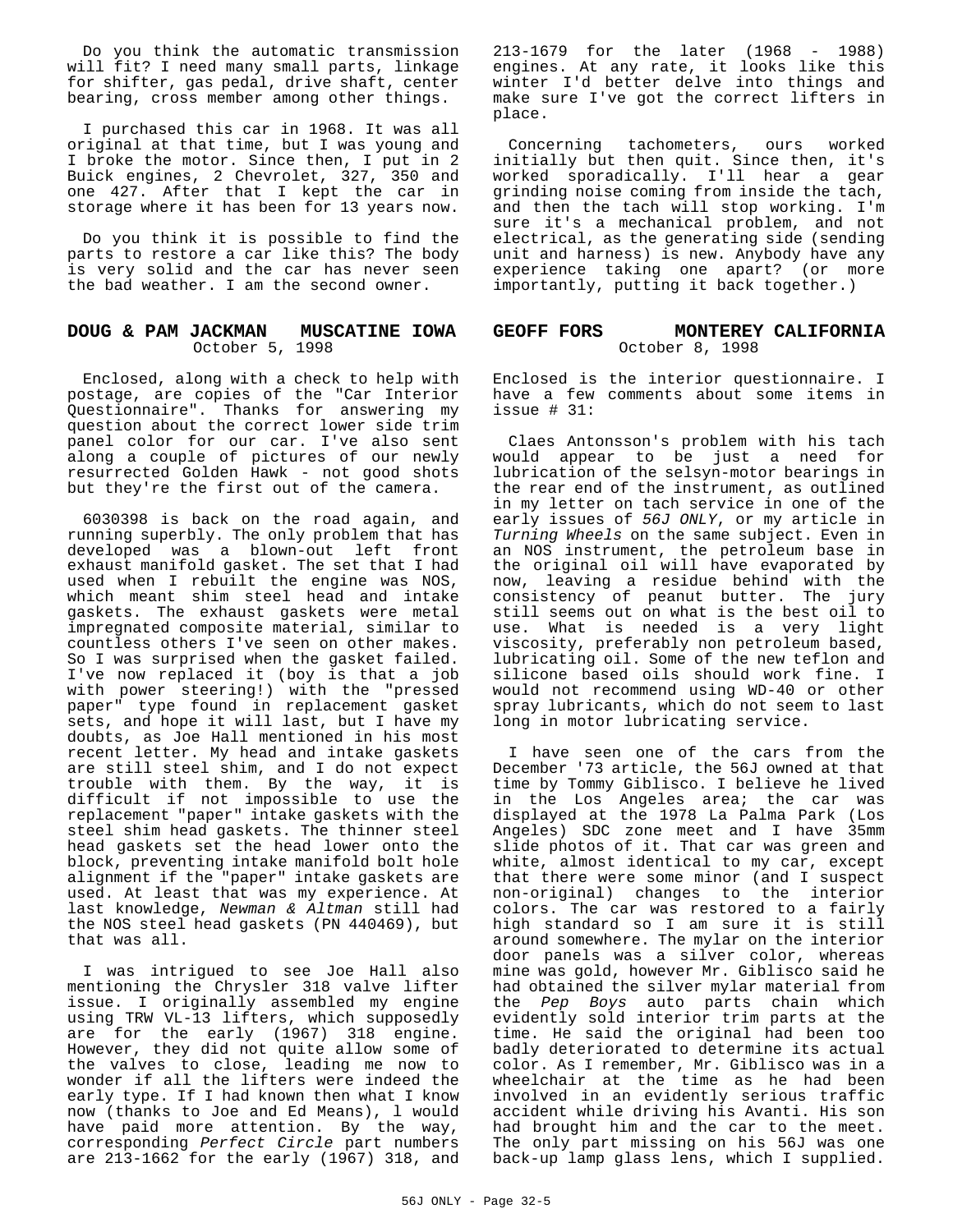On subjects outside the most recent newsletter, I see the old wives' tale about not trying to make your own double-flared steel brake lines recently re-surfaced in Turning Wheels. This is absolute baloney; it is easy to make perfect double-flared lines from annealed steel brake tubing such as "Bundyflex" sold in auto brake supply houses and parts stores, provided you use a good quality flaring tool kit and follow the directions. I have made many custom brake systems with this tubing on Panteras and Lamborghinis, and with some of those cars worth over \$150,000, you can be sure I would have heard about it later had any problems cropped up. I have to laugh when I see want-ads from people trying to find "NOS brake lines".

Concerning recent debates on silicone brake fluid, it should be noted that this fluid is not compatible with hydraulically activated stop lamp switches. At least one switch manufacturer has specifically stated this in a recent bulletin. Although I have not dissected a switch recently, what is obviously happening is that the silicone is contaminating the switch contacts, and burning each time the contact set arcs upon opening. Silicone turns into a sticky,<br>nonconductive cinder when burned, nonconductive cinder contaminating the switch contact points, and the switch then quits. I would think an appropriate seal in the switch would keep this from happening, but if one looks at switch design in the auto industry through the 1960's, we see electrical switches used in brake functions routinely placed directly in the hydraulic fluid environment, since traditional brake fluid was not incompatible with that design.

Concerning the short flexible hoses used on the Hydrovac brake booster, I see they are available as repros from Studebaker of California (ad in Turning Wheels).

Speaking of the Hydrovacs, there was a mad scramble in the mid 1970's to find "Bendix brake cylinder oil" for lubrication of the Hydrovac unit, as described in the service manual, because Bendix had discontinued it. I managed to obtain a tube of it at the time, which was about the size of a small tube of toothpaste, however I was informed by several old-time brake service specialists that all the "oil" actually consisted of, was some Neatsfoot compound which softened the main leather seal around the piston of the vacuum unit. The consensus of opinion seemed to be, if it works, don't bother oiling it. Maybe some other readers have experiences with this topic.

Finally, concerning 56J's left in the world, I wouldn't be surprised if there were, realistically, at least 800 or more of them still around. A great many of them (thanks to Ultramatics) are probably languishing under tarps in backyards, in barns, or in country salvage yards, and thus wouldn't show up on any of those "computerized information service/how many are left" surveys which just access DMV records. It's the sort of car somebody would want to save, even if they weren't in SDC or too active in car circles. I notice Hemmings usually has a couple of 56J's for sale in every issue. I haven't recognized too many of the sellers as being on our roster. If the value of 56J's were suddenly inflated to a lofty figure (such as happened to '59 Cadillacs, '63 Corvettes, etc.), I bet you would see them coming out of the woodwork from everywhere,

#### **GARY W. CAPWELL KEIZER, OREGON** October 25, 1998

So much has happened since I last corresponded with you, that it is a little hard to know where to start. I think that the last time we talked we had both moved and I had developed a massive leak in my 56J's transmission as a result of using a 56 Packard's oil pan. Soon after that conversation I began tearing down old body #96 for a complete resto paint job. This included replacing the door hinges, all glass with tinted replacements, and all weather stripping. All removable body parts were removed, repaired, undercoated, and reinstalled. To make a long story short I laughingly realized that I was reliving a lot of "Bondo Billy" resto nightmares i.e. a lot of stuff didn't fit, would never fit, never did fit right originally! Also, this car must have been involved in a fairly major wreck, somewhere around 1961, as the passenger door opening is no longer as tall as it should be and many weld joints were obviously not original. This job took me all summer, it was finished the Friday before the Brooks, Oregon Orphan Car meet.

While all this was going on I managed to acquire an NOS tranny pan from Wayne Trowbridge in Salem and an NOS dipstick assy from member Brent Hagen of Portland. The car is now painted in it's original colors of Mocha/Doeskin, in the original early paint scheme. I painstakingly duplicated the original factory paint job as close as possible, as I had never seen an early car that still had this scheme utilized. It looks great! We won a second place trophy at the Brooks Meet for peoples choice 50's division, losing narrowly to a beautifully restored Hudson Convertible! Since then we took the car on an SDC overnighter along the Columbia River to see the same museums that the Tacoma Chapter did in Turning Wheels a few months ago. This was a trial to see how the car would do on next year's trip to South Dakota! No problem! 450 miles of steep curvy roads at a max speed of 40 MPH was a real workout for the trans governors, but she took it all in stride, the trip back home was much faster and on the Interstate!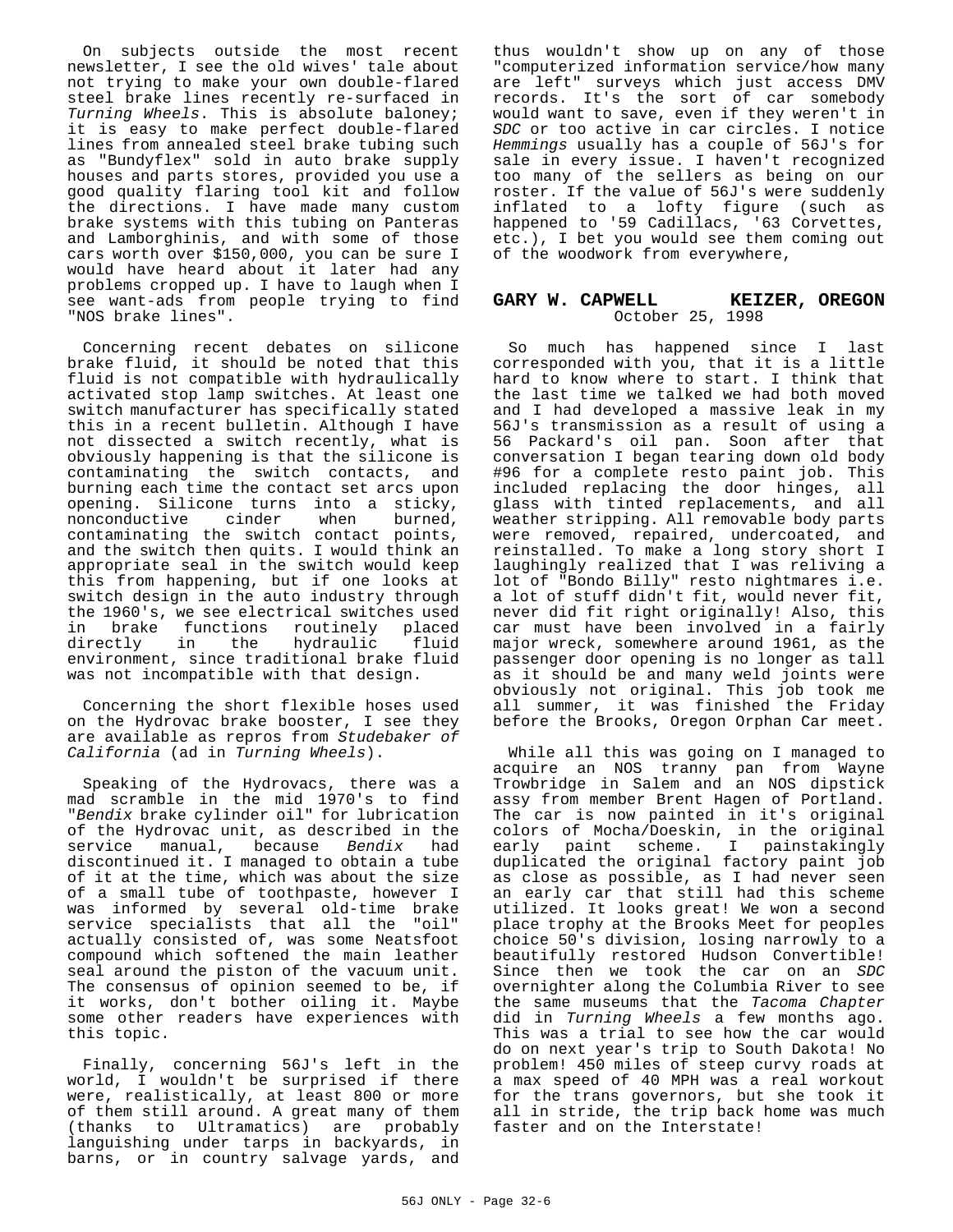#### **GARY WILLOUGHBY PARIS TENNESSEE** October 23, 1998

We haven't made any trips in the Hawk this year, due to brake problems, but I have finally made the plunge to service the wheel cylinders, and have the front ones working properly. A new master cylinder is also in place, and I have the repair kit for the hill holder. A honing tool and two cylinder repair kits cost right at \$42.00, and came right off the shelf of my parts store. It's a great feeling to do repair work without mail order.

Two questions and then I've got to close.

First, is there a fiberglass radiator fan available that will not cost points on originality, or is close to original? Brent Hagen's comments have me concerned, and the fan noise above 3500 rpm is annoying.

Secondly, do you know how many operating 56Js there are, total count? This question comes up often, and I usually reply with the ball park figure of 300.

#### **GORD BURNS HAMILTON ONTARIO** October 15, 1998

The Front Coil Springs article in the June 1998 56J Only caught my eye.

My 1968 AMC Rebel convertible had a broken front coil spring and I had been unable to find a replacement.

A phone call was made to Coil Spring Specialties and ten days later I received my set of four coil springs. Thank you for the timely article.

I have enclosed the requested Car Interior questionnaire as well as a money order to cover postage etc.

#### **JIMMIE FACKLAM LENEXA KANSAS** October 18, 1998

I found two more 1956 Golden Hawks I wanted to let you know about. Jim Bahr in Eau Claire, Wisconsin has two cars in his possession. Id# 6032406, body #2792 is a Ceramic Green and White parts car only. The other Hawk was out at his farm and I was unable to get the numbers. He was to call me with the information but I haven't heard back yet. Mr. Bahr has ads occasionally in Turning Wheels under Wisconsin Studebaker.

I have also purchased another dual four intake manifold with Rochester carburetors and linkage. They have the Packard number tags on both carburetors. The other dual fours, I have, are Carter AFBs and linkage. Both intakes have the air cleaners on them. I also bought another 3-speed overdrive with cluster. I now have two, 3 speed

overdrives that I will probably install in both my cars in place of the automatics.

#### **CLAES ANTONSSON GOTHENBURG SWEDEN** October 27, 1998

The tachometer problem I told you about is solved. It was a bearing that was worn out. The tach seems to work like an electric synchrony motor and the impulses come from the sender in the distributor. On the back of the tach is an electric synchrony motor attached and it is driving the tach the same way a wire is driving a speedometer. Inside the motor is a small bearing, 3 - 4 mm in diameter, which is guiding the flywheel in the motor. I just made a new one in brass and now it is working beautiful.

But, living ain't always easy. Now I have a problem with the power steering. The pump ain't giving any pressure. I switched the rotor and the vanes in the pump but still no pressure. I also checked the relief valve. Even switched it to another one, but still no pressure. Probably there are some cavities in the pump ring making the vanes wobble.

So if there is anybody in the register who has a pump for sale, I'm interested. I also need a lens to the rear license plate lamp. Please run this in the newsletter or call somebody who might have the items.

#### **BRENT HAGEN PORTLAND OREGON** October 27, 1998

I just finished replacing a head on the 5582 Packard block in my 56J. I'm learning a lot about the different heads used on the Packard/Clipper engines. This engine has the low compression heads used in 1955.

All of my spare heads happen to be the higher compression heads, so I had to do a little searching to find a 1955 head. At least I now understand the difference in HP between the 1955 352 & 1956 352 (245 vs 275 HP), the compression going from 8.5 to 9.5.

This brings up another point. The 1956<br>cudebaker Maintenance manual, "ENGINE, Studebaker Maintenance manual, SKYPOWER 352", gives the compression ratio as 9.2 to 1. All the other sources I have, show it as 9.5 to 1. Also, export 56Js were shipped with the low compression head, but the parts book doesn't list it. It only lists special pistons.

#### **JOE HALL 29 PALMS CALIFORNIA** November 3, 1998

We took 6032304 on another cross country trip in August, this time to my home state of Kentucky. It was a nice drive. Leaving the California desert, we took I-40 to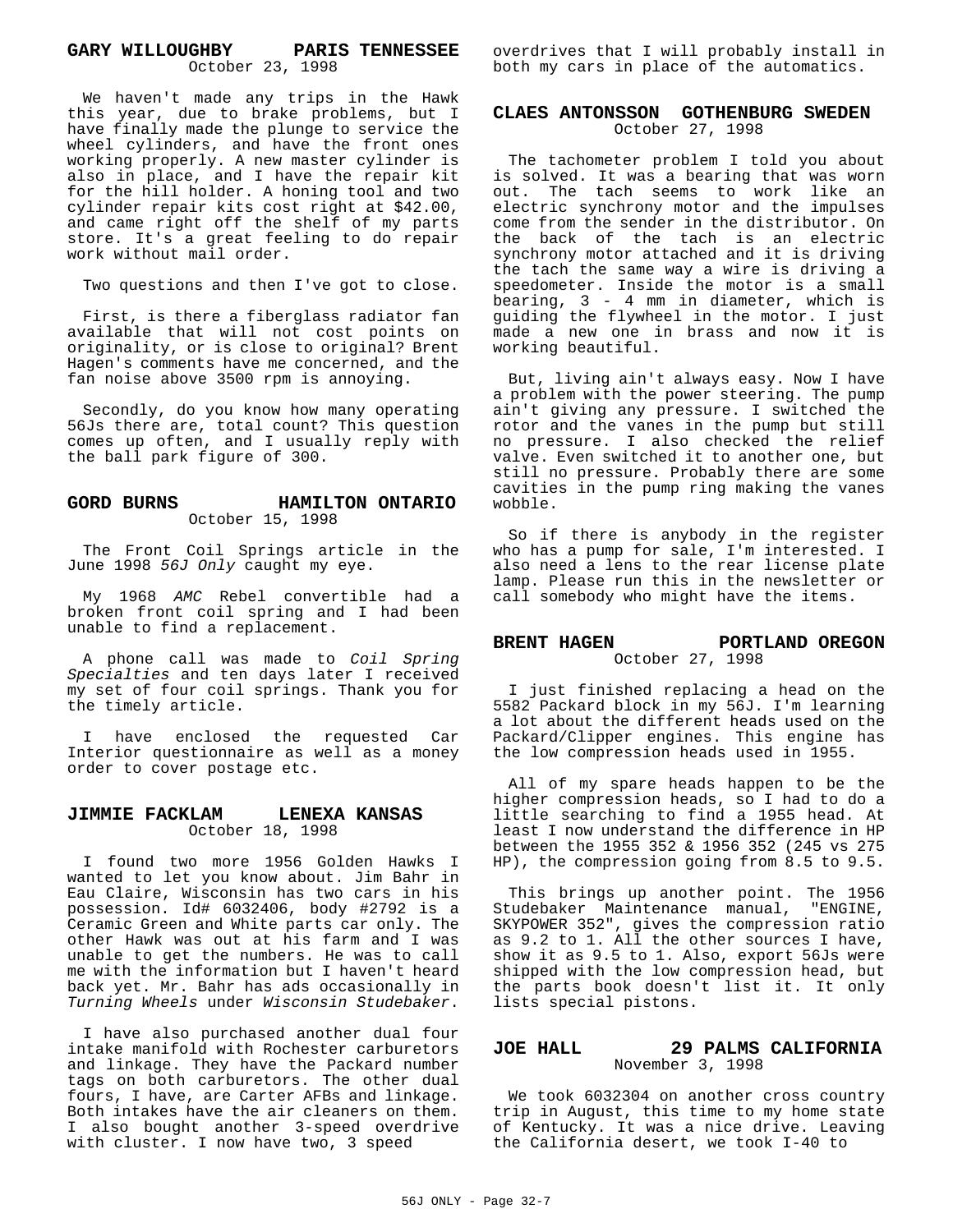Oklahoma City, then I-44 to St Louis, then I-64 to Kentucky. We stayed there about a week visiting, then headed home. Returning, we picked up I-70 in St Louis, through Kansas and Colorado to I-15 in Utah. What a beautiful nation we live in! Then I-15 South to the California/Nevada line, where we took desert back roads for about the last 150 miles home. Trip total: 4956 miles in 15 days.

We kept some notes that others may find interesting:

GAS MILAGE: on freeway 19.44 MPG, off freeway 17.5, overall average 19.1. This was with a Carter AFB (9625), with the Holley (4360) we used for the trip to Texas we got 21.1 MPG on the freeway.

OIL CONSUMPTION: 1700 miles per quart. (Still breaking those chrome rings in.)

AVERAGE SPEED (freeway): 70-80 MPH (Note, this is actual speed, my speedometer is calibrated; every Hawk speedometer I've seen reads 10-15% off, on the high side, all mine did too, till I fixed them.

RPMs at the above speed: 2100-2400. (3.31 rear axle with OD, and P205/75 radial tires make this possible).

AVERAGE ENGINE TEMP: AC off, 180-205°. AC on, 200-225°.

MECHANICAL PROBLEMS: Hmm, let's see, oh yeah, a tailpipe hanger broke; I used a leather shoelace to tie it up. Other than that, none.

We also went to the Pacific Southwest Zone Meet in Phoenix, AZ last weekend. We had a great time at a great meet. Also had the fortune of meeting fellow 56J owner Ken Schmidt. He's a nice guy, and his beautiful (driven) 56J is something to be proud of. He made some very tasteful "drivability" improvements, i.e. air conditioning (as essential as a steering wheel in the desert), Chrysler TorqueFlight automatic transmission (you wouldn't know it was there if he didn't tell you) and electronic ignition (ditto). All nicely done, and the way he engineered them, they should last forever.

In light of the above, I'd like to assure fellow owners that, once the bugs are ironed out, not only do 56Js look great, they run great, and are dependable. I was sorry to hear the gentleman, a few newsletters back, express great distrust in his (something about not leaving home without a cell phone, and a mechanic with tow truck). Granted, it takes some effort. After all, they are 42 years old now, and most were neglected for years. Of course, they benefit from a few drivability improvements (if that's your thing), but this can be done fairly inexpensively,

still keeping them 98% Studebaker. Or they can be driven as is (carefully).

In the last nine months we have driven #6032304 over 20,000 miles, and are yet to walk a step due to a breakdown (knock on wood). We think nothing of getting in and going where ever the destination is. We love to drive it, it has given us many memories on the road. We get "thumbs up" and "A-OK" signs everywhere we go. At one rest stop, going to Kentucky, we had two different people taking pictures of it, and a third person trying to buy it! At another rest stop near Palm Springs, CA several years ago, an older gentleman, admiring the back of it said, "sure is a nice car". I asked, "Do you know what it is?" (Many people don't.) He replied, "I used to race Corvettes in the fifties, better believe I know what it is!" I could go on and on. Suffice to say, to me, driving and enjoying #6032304 is what owning it is all about.

#### **DON GIRVIN MONCTON NEW BRUNSWICK** November 29, 1998

Just a technicality, but on page 31-4 of Service Bulletin #316, "Fan Blade Assembly", a heavier gage metal should be 14, not 15. The larger the number in sheet metal, the thinner it is. At least that is how it's measured here. Don't take this as being critical of the excellent job you are doing with 56J! I am appreciating all the issues. I am going through them thoroughly from issue 001 and underlining each important input from members problems, cures, curses, and fires.

Started the 56J about 2 months ago. I just got fed up with all the junk around four sides of the car. Not much interest in even removing the cover to show anyone who was genuinely interested. Of course, all I did was move the junk to other parts of the garage. Too valuable, that good quality junk. You know the saying - if you want your garage cleaned, get someone else to do it.

My intentions were to at least get the car next to the house and wash it. After a five year hiatus, it started right after about 5 turns. When I did stop it 5 years ago, I dumped oil down the carburetor throat until it smothered and quit. Probably one of the few correct moves I made since I purchased it in 1973.

#### **CLIFF GINTER FRIPP ISLAND, SC** December 7, 1998

My cousin (with the 1927 Studebaker flatbed truck he uses to haul his antique cars from place to place) has hauled my Hawk to a guy to have the transmission repaired. Planetary gears shot.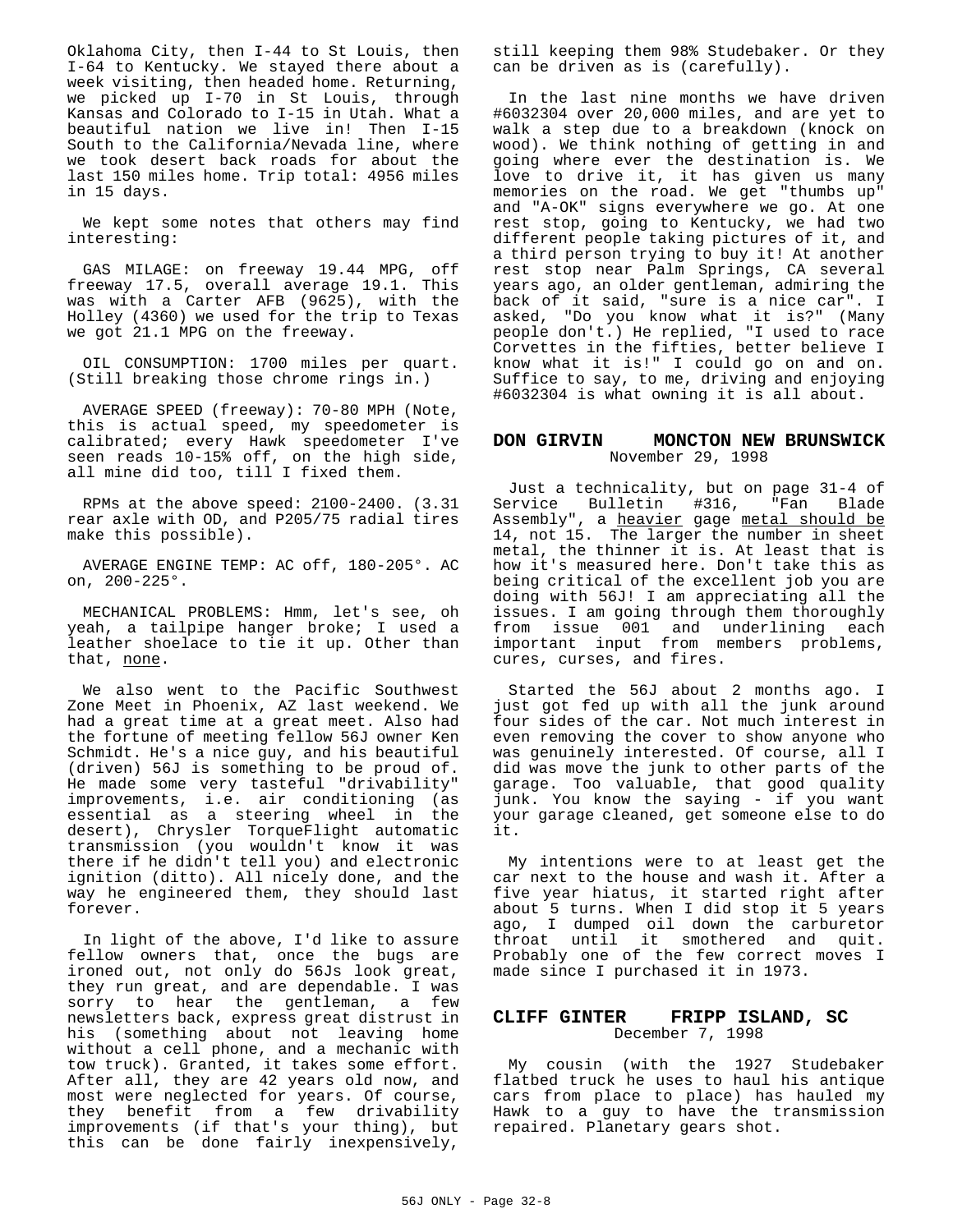Having a tough time making a decision. Should I spend the \$1500 to have the transmission repaired? Still have the interior as well as a new paint job to go.

My cousin is of the opinion once the transmission is repaired, I can drive it from Philadelphia my original home - to Fripp. He has driven it, no reverse though. Read in the newsletter where people drive Hawks quite a few miles on a trip. I'm looking at 750 miles. No heater, broken. windows without the flippers - whatever they are called. Not sure the wipers work at this time. Come to think of it, no spare wheel or tire. That is another story.

#### **HERE WE GROW AGAIN**

Please update your rosters as we welcome the following members. **If you move, please remember me when you send out your change of address forms.**

- 271 Verlon Sexton 3531 Dr. Love Dr. Orlando, Florida 32810
- 272 Ray Blakemore 741 Garden Avenue St Louis, Missouri 63119 314-968-3773
- 273 Ralph Capurro 1900 Franklin Rd. Carson City, Nevada 89706 702-885-7968
- 274 Richard Atkinson 15 Tennent Park Mid Calder, Livingston West Lothian, Scotland EH53 0RF Tel: 01506-884 046
- 275 William Matthews 152 Bermuda Circle N. Niceville, Florida 32578 850-897-1301

**NOTICE:** In lieu of dues, and to help keep my records correct, registration forms will be mailed out periodically to members who haven't been heard from for several years. If you receive one, please complete and mail it at once or you will be dropped from the mailing list.

### **WHEEL ESTATE FOR SALE**

Due to our infrequent printing schedule, many ads may be quite old. The only way I know if an item is bought or sold is if one of the parties reports the transaction.

**Studebaker: 1956 Golden Hawk**, rust free Arizona car, 352 Packard engine, Chrysler transmission and ignition, GM air conditioning and alternator, runs great, Burgundy interior and exterior. Car plus parts car, plus lots of spare parts including NOS front fenders, \$10,000 for all. Ken Schmidt 2251 N 32nd St. #37, Mesa AZ 85213-2446, Tel: 602-641-5994.

**1956 Golden Hawk**, Manual/OD, PS, PB, 4.09 rear end, some extra parts, work started,

needs restoration. This car was described in issue # 029, serious inquiries only. George Shirley, RR 2 Box 247, Dieterich IL 62424, 217-739-2452.

**1956 Golden Hawk** all original, trans leaking. The car is presently in British Columbia, but still has a Washington title. \$3900 U.S. Bill Newell, Box 3326, Blaine, Wa. 360-371-3621, or 6156 120A St, Surrey, B.C. V3X 2A2, 604-572-7685.

**Shift selector indicator dial part number 1539769**, This is a reproduction item from a new mold I made using an original dial as a model,



\$21.00 includes shipping. Carole Rossman, 11256 Blue Lake Rd, Holton MI 49425-92729

**One 56J hood**, a set of tail fins, and a 352 V-8 for sale. I also need a lower door outer molding and a lower interior door molding. Dwayne Jacobson, 1817 Miller Ct., Stevens Pt, WI 54481, 715-341-7671.

**PARTS**: 1956 trunk lid good condition \$300, original gasket set for 352 engine \$35, rear bumper \$20, total \$355 plus shipping and packaging. James McKnight, 11810 W. 65th St., Sapulpa Oklahoma 74066, 918-227-2539.

**NEW & USED** Studebaker & Packard parts. Mechanical, electrical, & trim. Large stock of Packard engine/transmission parts. Stephen Allen's Auto, 529 N. W. 58th Street, Gainesville Florida 32607, 352-472- 9369, For parts orders only 800-532-1236.

**THE PACKARD PAPERS**, for the Packard enthusiast, printed on antique letterpress, Packard Ivory paper with black printing. The Packard Papers, 288 Whitmore St., #211, Oakland CA 94611, 510-655-7398.

#### **WANTED**

Power steering pump and lens for the rear license plate lamp for my 56J. Claes Antonsson

Gamla Bjorlandavagen 153 S 417-28 Gothenburg Sweden Tel +46 31 517 603 Fax +46 31 232 902 E-mail: claes.antonsson@swipnet.se

Lower aluminum trim moldings above the rocker panels for driver side rear quarter and passenger side front fender. Stanley C. Krohn, 206-938-8204 (home), or send FAX to me at 206-938-2326.

#### **NOTICE**

Due to the many letters, the 56J ADVISORS GROUP and the 56J Club Items were excluded from this issue (see issue 031).